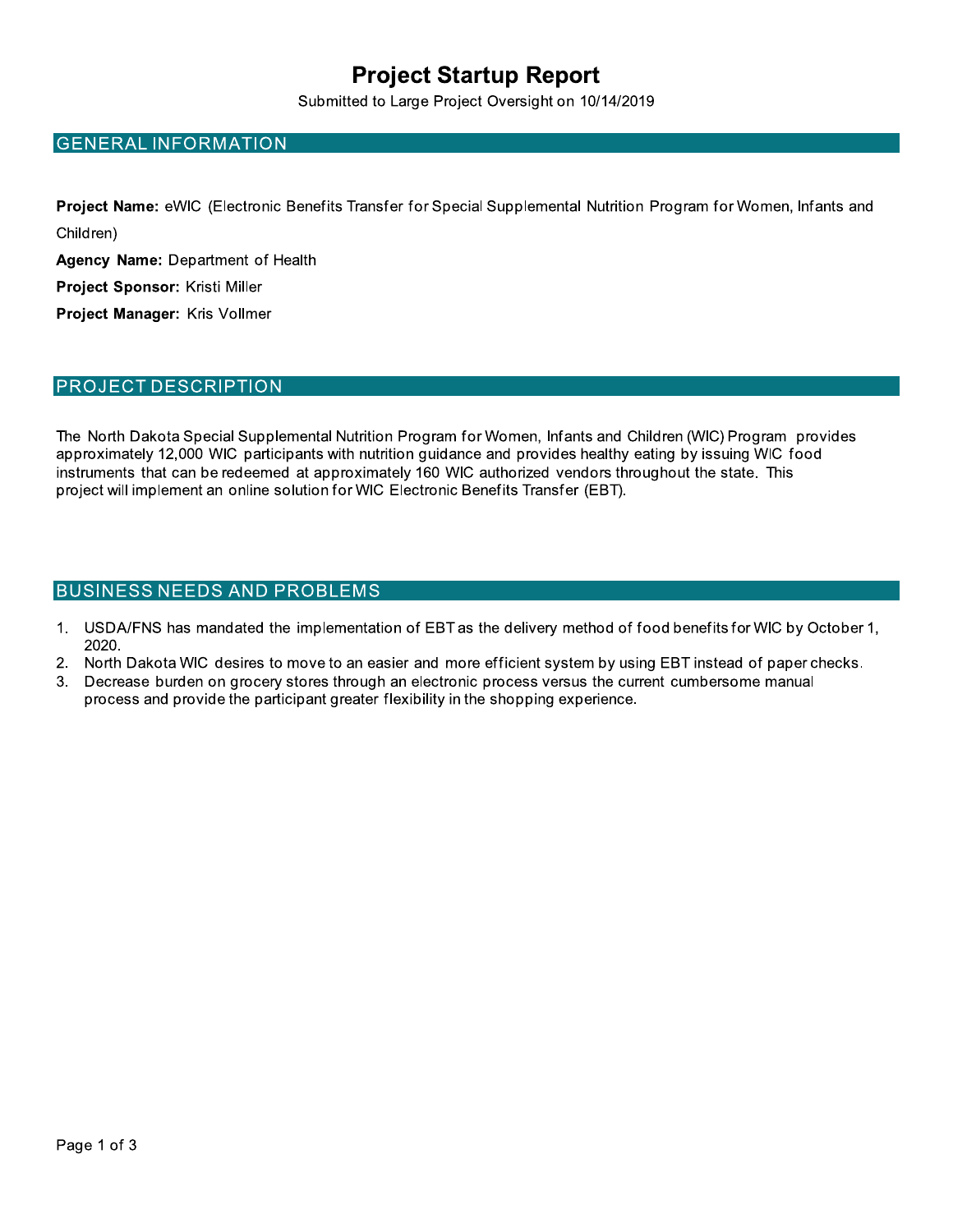## **Project Startup Report**

Submitted to Large Project Oversight on 10/14/2019

#### **OBJECTIVES**

The Business Objectives are associated with the Business Needs and Problems identified above.

| <b>Business Objective</b>                                                                    | <b>Measurement Description</b>                                                                                                                                                                                                                                                                                               |
|----------------------------------------------------------------------------------------------|------------------------------------------------------------------------------------------------------------------------------------------------------------------------------------------------------------------------------------------------------------------------------------------------------------------------------|
| 1.1 North Dakota WIC will release an RFP to hire WIC<br><b>EBT Implementation Contractor</b> | 1.1.1 The proposals will be evaluated to select an Upgrade<br>and Implementation Contractor<br>1.1.2 North Dakota WIC will negotiate and sign a contract<br>with the selected contractor to start the project                                                                                                                |
| 1.2 The selected Contractor will implement the WIC EBT<br>System                             | 1.2.1 UAT training and testing is completed and there are<br>no remaining critical issues open<br>1.2.2 The pilot will be completed, and the system operates<br>as expected. The EBT cards are processed successfully.<br>1.2.3 The EBT system is approved for statewide rollout<br>and implemented in 100% of the agencies. |
| 2.1 Meet the Governor's initiative for reinvention of state<br>government                    | 2.1.1 The WIC EBT system is functional in 100% of the<br>contracted grocery stores at time of implementation.                                                                                                                                                                                                                |
| 3.1 Meet the Governor's initiative for reinvention of state<br>government                    | 3.1.1 The WIC EBT system is functional in 100% of the<br>contracted grocery stores                                                                                                                                                                                                                                           |

#### **PROJECT BASELINES**

| <b>Project Start Date</b> | <b>Baseline Start Date</b> | <b>Baseline End Date</b> \ | <b>Baseline Budget</b> |
|---------------------------|----------------------------|----------------------------|------------------------|
|                           |                            |                            |                        |
| 01/05/2018                | 08/1/2019                  | 10/30/2020                 | \$2,407,435            |

#### Notes:

The project kickoff meeting was held in Bismarck May  $21 - 23$ , 2019. The project execution officially began on 08/01/2019.

#### **COST BENEFIT ANALYSIS**

This project is being funded through a grant from the USDA Food and Nutrition Service. An Implementation Advance Planning Document was submitted in August 2017 requesting project funds of \$2,191,174. The amount was approved. An Implementation Advance Planning Document Update was submitted in June 2019, reflecting an additional amount of \$463,736. A modified project budget of \$2,407,435 was approved as the baseline budget and is pending approval by FNS.